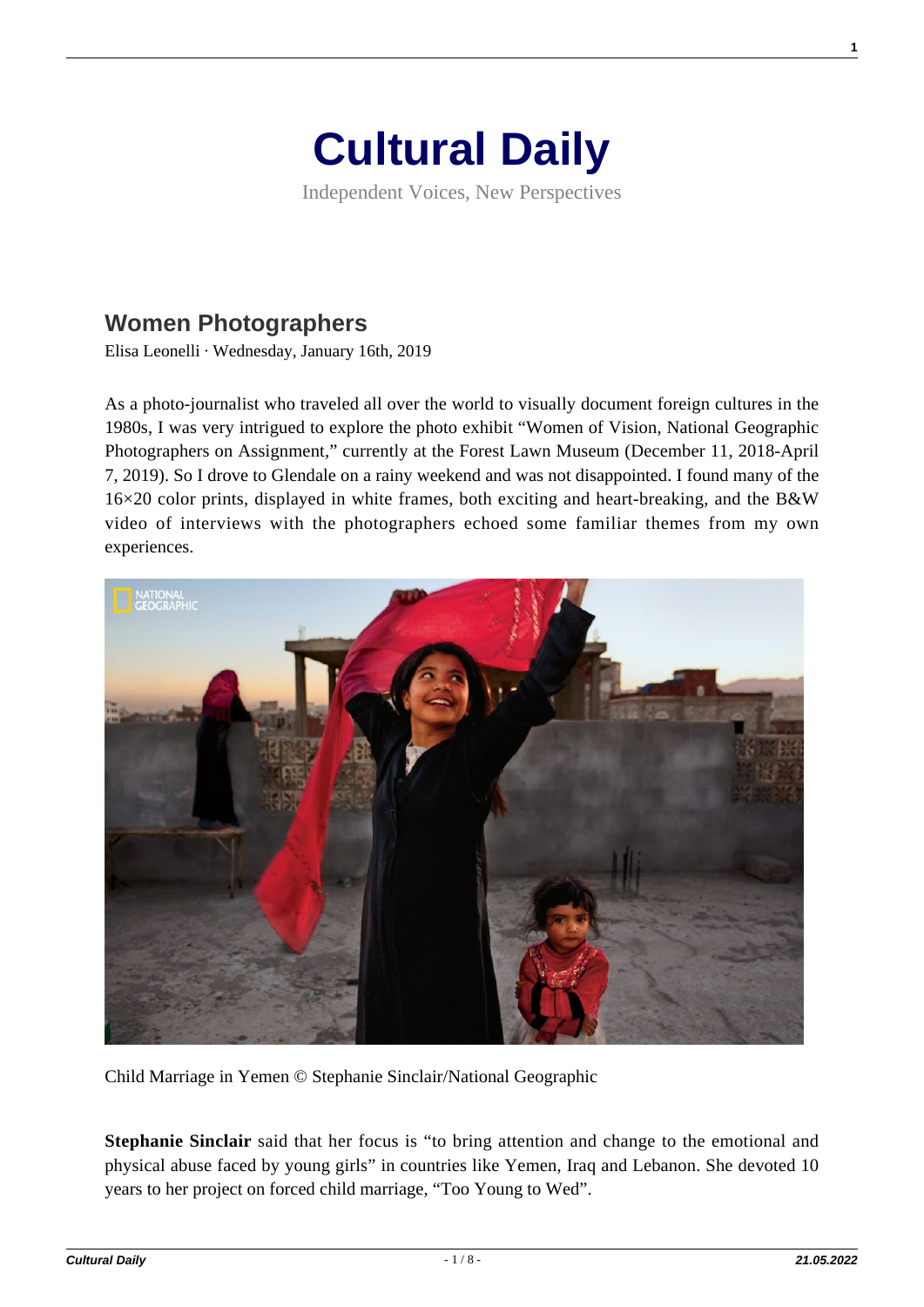The photo above depicts a 10-year-old girl in Yemen, married to an older man against her will, who took a taxi to the courthouse to seek a divorce from her husband, and obtained it. Marriage of adult men to prepubescent girls is so common in Yemen that these men were proud to be photographed with their child brides.



Child brides, Yemen © Stephanie Sinclair/National Geographic

Sinclair said: "I lived for 6 years in the Middle East, and I had access to half the population, women, that my male colleagues did not have." See more photos on [her website](https://stephaniesinclair.com/too-young-to-wed/)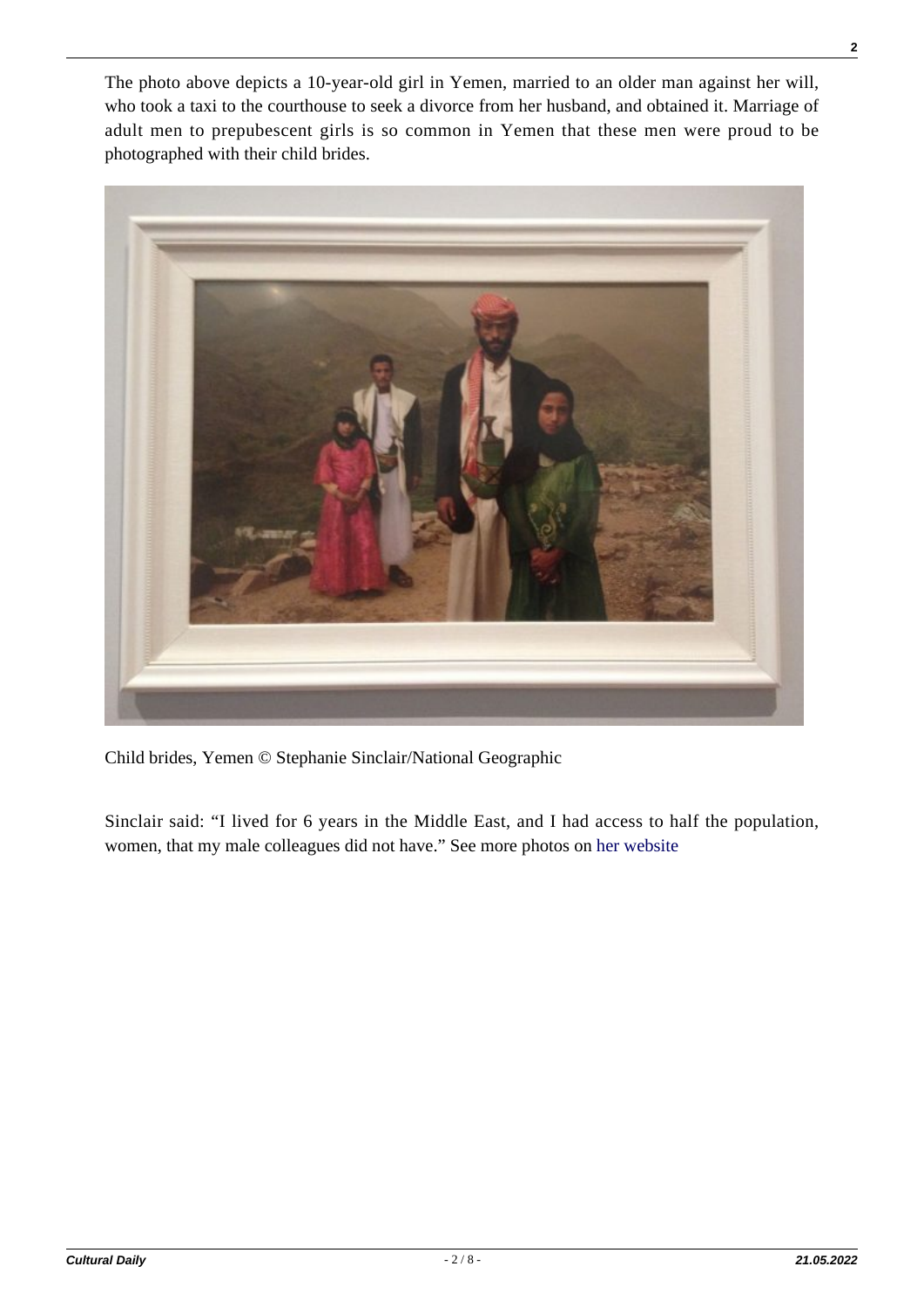

Afghan policewomen © Lynsey Addario/National Geographic

**Lynsey Addario**, who photographed conflicts in Afghanistan, Iraq, Lebanon, Sudan, and the Congo, said "It's really important to cover the plight of civilians, women and families, who are affected by conflict involuntarily, I feel very strongly that these stories need to be seen by the American public." She photographed Afghan police women, mostly widows, training to shoot rifles at a firing range near Kabul.

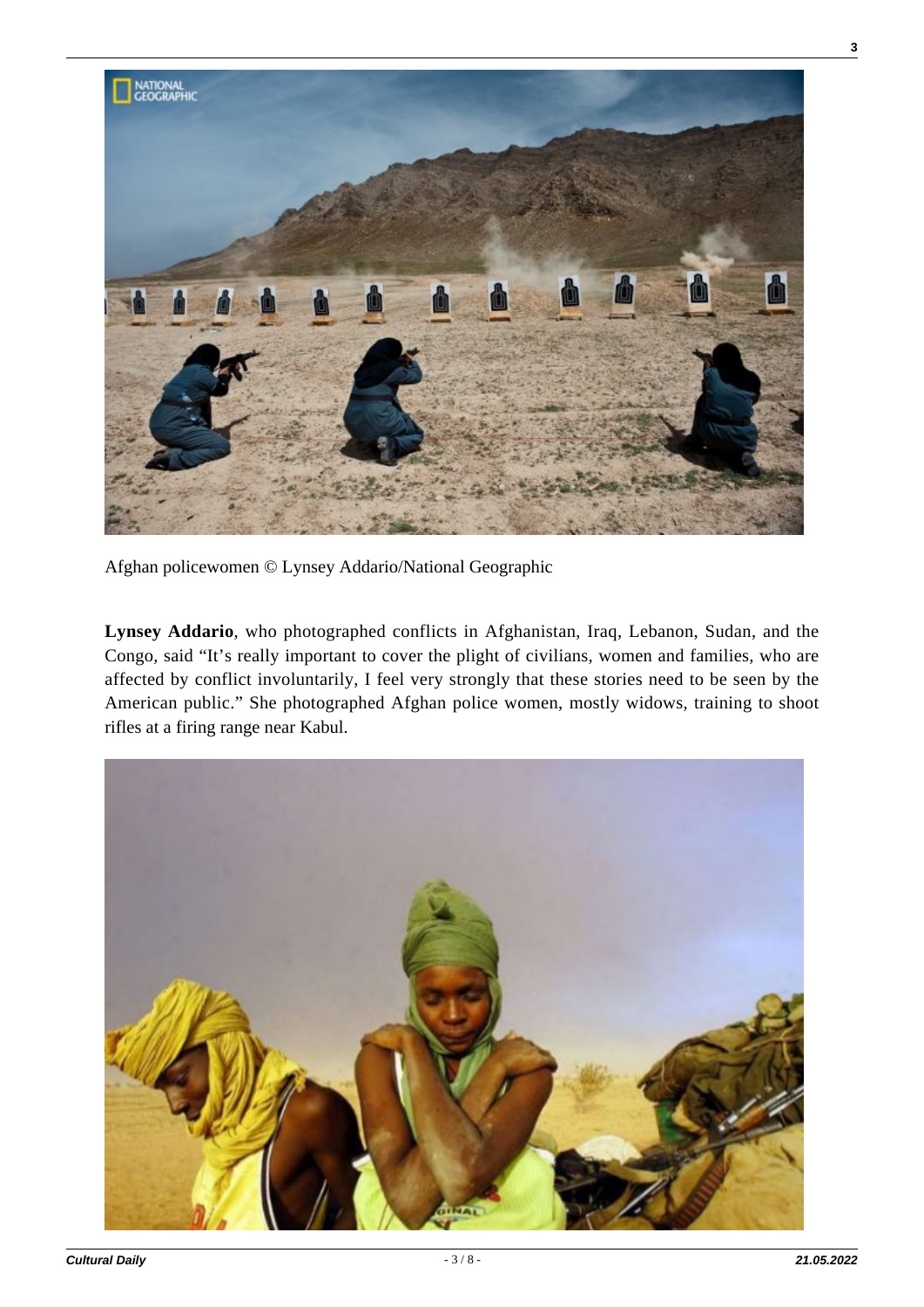Darfur, Sudan © Lynsey Addario/National Geographic

Addario chose this photo from Darfur, Sudan, as the cover of her latest book, *Of Love & War*. See many more photos on [her website.](http://www.lynseyaddario.com/)

**Jodi Cobb** said that human trafficking is under reported. One of her many photo essays for National Geographic is "21st-Century Slaves." In this photo she catches prostitutes, who are often sex slaves, displaying themselves in the doorways of their cages in Mumbai, India.



Mumbai, India © Jodi Cobb/National Geographic

Cobb was able to penetrate the geisha world in Japan and the hidden lives of women in Saudi Arabia. She said, "When you get to a place, you have an idea in your mind of what you want, but then you let the story speak to you." Explore her work on [her website](https://www.jodicobb.com/index).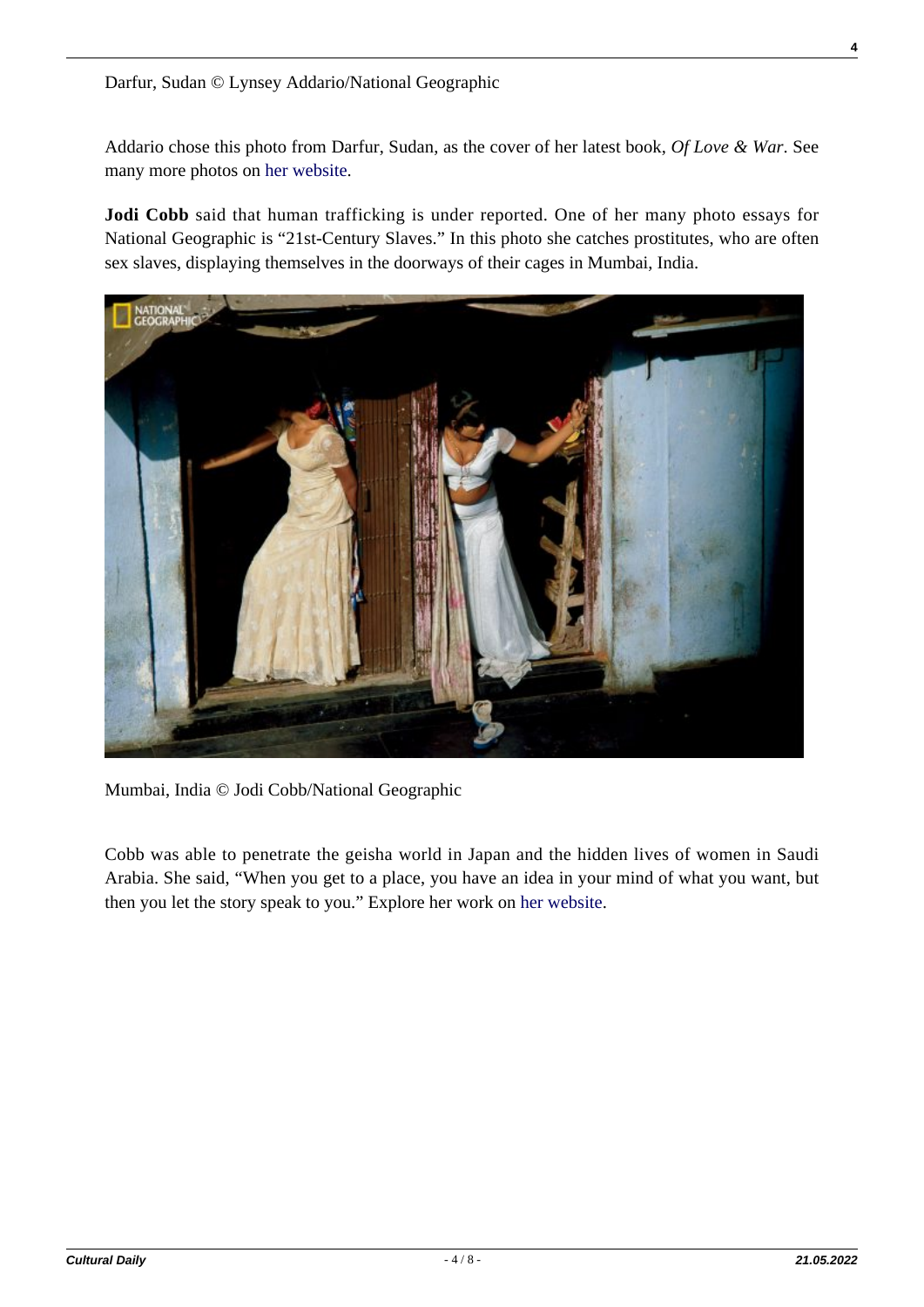

Sweden © Erika Larsen/National Geographic

**Erika Larsen** set out to "learn about traditions that have strong connections with nature." She photographed the Sami reindeer herding culture in Northern Scandinavia and their connection to their ancestral roots. This is a print of two Sami women wearing their Gahkti outfits. See more photos from "[Walking with Reindeer](http://www.erikalarsenphoto.com/works/sami-walking-with-reindeer/)."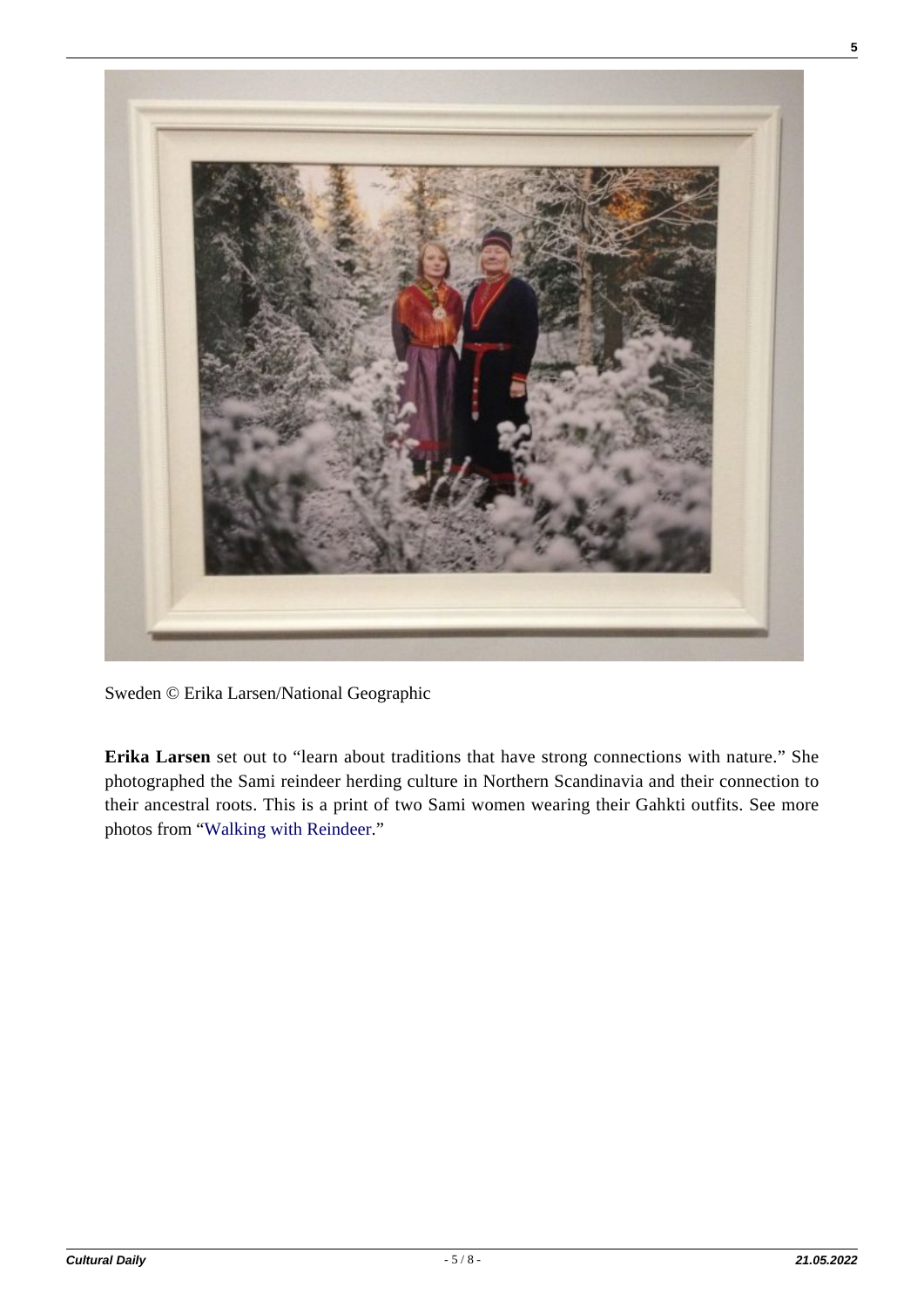

Washington USA © Erika Larsen/National Geographic

Larsen wanted "to learn about the significance of the Horse in Native American culture." She photographed this Wanapum girl with her horse in Warm Springs, Washington State. American Indians feel a spiritual connection with nature and animals, the horse is a symbol of their traditions. See more photos from "[People of the Horse.](http://www.erikalarsenphoto.com/works/people-of-the-horse/)"

Larsen uses a 4×5 large format view camera, says she likes the fact that she's not hiding behind the viewfinder, but can relate to her subjects while clicking the shutter.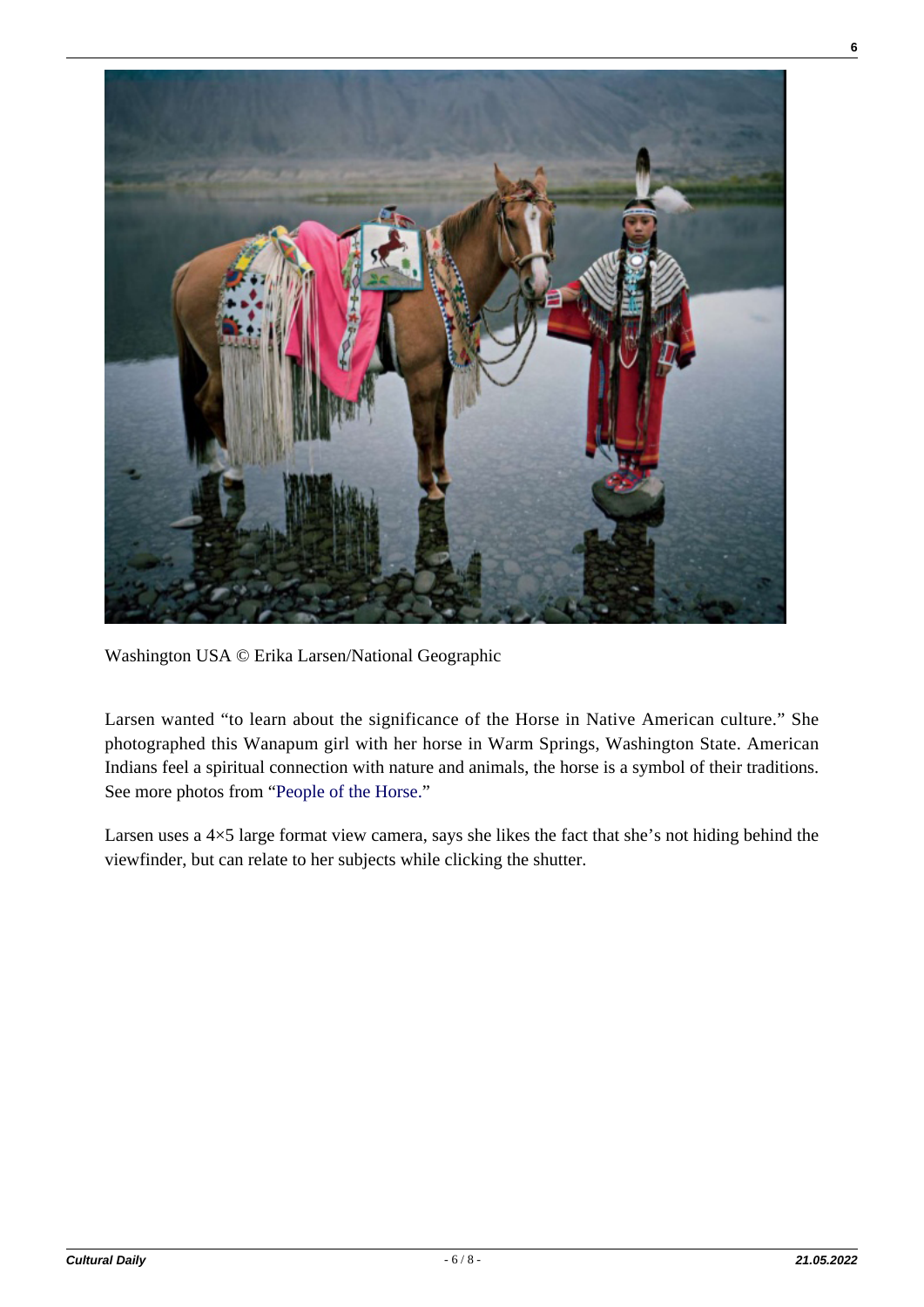

Puerto Rico © Amy Toensing/National Geographic

**Amy Toensins** photographed the Maori people of New Zealand and the Aboriginals in Australia. In this photo she was attracted to the colors of the children dresses hung up to dry in Puerto Rico. She said: "We need all kinds of voices to be telling stories with photography, men, women, older, younger, different races. We all have a different energy." Explore more photos on [her](http://www.amytoensing.com/) [website.](http://www.amytoensing.com/)

To see the faces of these 11 photographers and hear them speak, watch this video, recorded in 2013 when the exhibit first opened in Washington DC: [Women of Vision-Nat Geo Live](https://www.youtube.com/watch?v=hkqBth5-GYA).